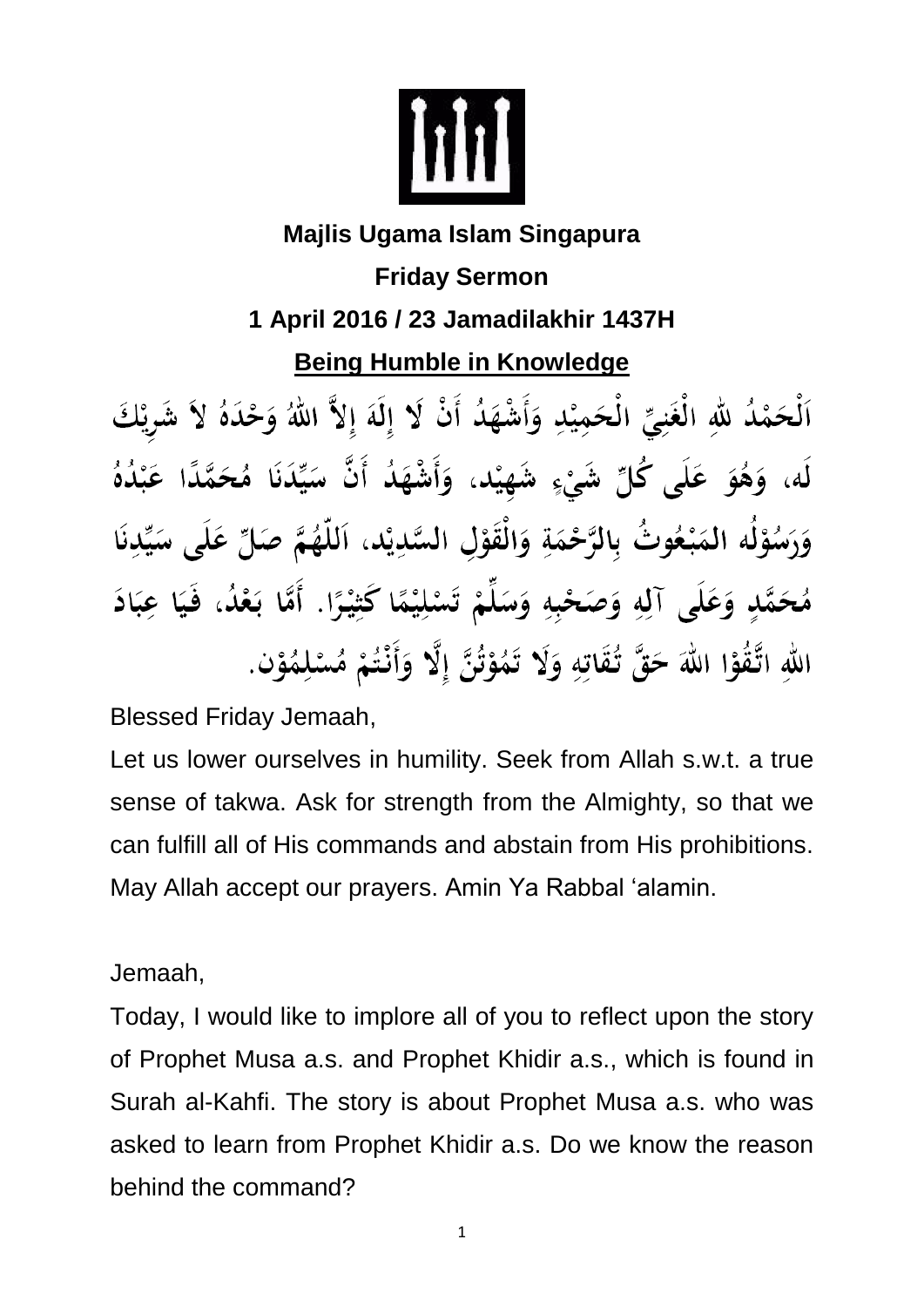It was reported by Ubayy bin Ka'ab from Rasulullah s.a.w. that one day, when Prophet Musa a.s. was with the Israelites, a man came to him and asked: Do you know anyone who is more pious than you? Prophet Musa replied: There is no one. Allah s.w.t. then revealed to him: "Verily, our slave Khidir (is more pious than you)". Prophet Musa a.s. then resolved to meet him and learn from him. Allah s.w.t. says in Surah al-Kahfi verses 65 to 69:

فَوَجَدَاعَبْدَا مِّنْ عِبَادِنَآءَانَيْنَهُ رَحْمَةً مِّنۡ عِندِنَاوَعَلَّمۡنَـٰهُ مِن لَّدُنَّاعِلۡمَا (٢٥) قَالَ لَهُ مُوسَىٰ هَلْ أَتَبِعُكَ عَلَىٰٓ أَن تُعَلِّمَنِ مِمَّاعُلِّمۡتَ رُشۡدَا (لَا ) قَالَ إِنَّكَ لَن تَسْتَطِيعَ مَعِيَ صَبْرًا (٧٧) وَكَيْفَ تَصْبِرُ عَلَىٰهَالَهُ يُحِطِّ بِهِ حَبْرًا (٢٨) قَالَ سَتَجِدُّنِيٓ إِن شَآءَٱللَّهُ صَابِرًا وَلَآ أَعۡصِي لَكَ أَمۡرَا ۚ (٣)

Which means: "*And they found a servant from among Our servants to whom we had given mercy from us and had taught him from Us a [certain] knowledge. Musa said to him, "May I follow you on [the condition] that you teach me from what you have been taught of sound judgement?" He said, "Indeed, with me you will never be able to have patience. And how can you have patience for what you do not encompass in knowledge?"* [Musa] said, "You will find me, if Allah wills, patient, and I will *not disobey you in [any] order."*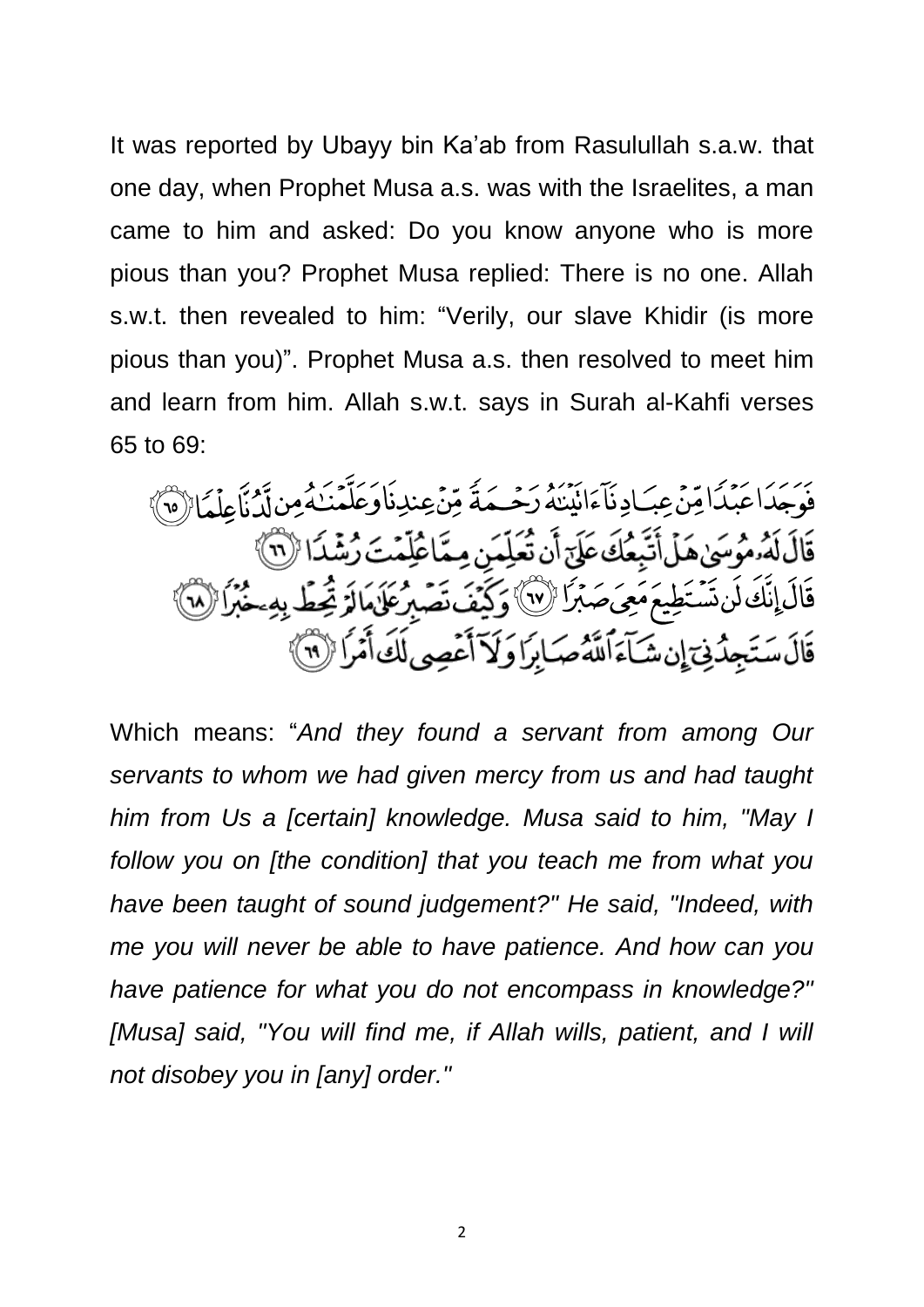Subhanallah! That is how Allah s.w.t. has shaped the character of His messengers, and that was how committed they are to adorn themselves with the best of character.

This story tells us that no matter how knowledgeable and learned we think we are, Allah s.w.t. knows even more for He is the All-Knowing, and that human's knowledge is limited. Thus, Allah s.w.t. says in Surah Yusuf verse 76, which means: *"We raise in degrees whom We will, but over every possessor of knowledge is one [more] knowing."*

Jemaah, never forget that it is Allah s.w.t. who is the Owner of everything in the heavens and the earth, and the Owner of all the knowledge in our hearts and minds. In fact, Allah did not allow for even a tinge of arrogance to take root in the heart of Prophet Musa a.s. He was a messenger of Allah who had successfully overcome all sorts of trials and challenges, called his people to the path of Allah and saved them by leading them against Allah's enemy. Despite all these achievements, Allah s.w.t. continued to remind him to not be arrogant and proud of the knowledge and skills he has been blessed with. If that was the case for a Prophet of Allah, then all the more we – these humble servants of Allah – think highly of ourselves. We are full of weaknesses, sins and mistakes. Are we qualified to even feel proud of the knowledge that we have, which really is nothing compared to Allah's knowledge or that of His prophets?

3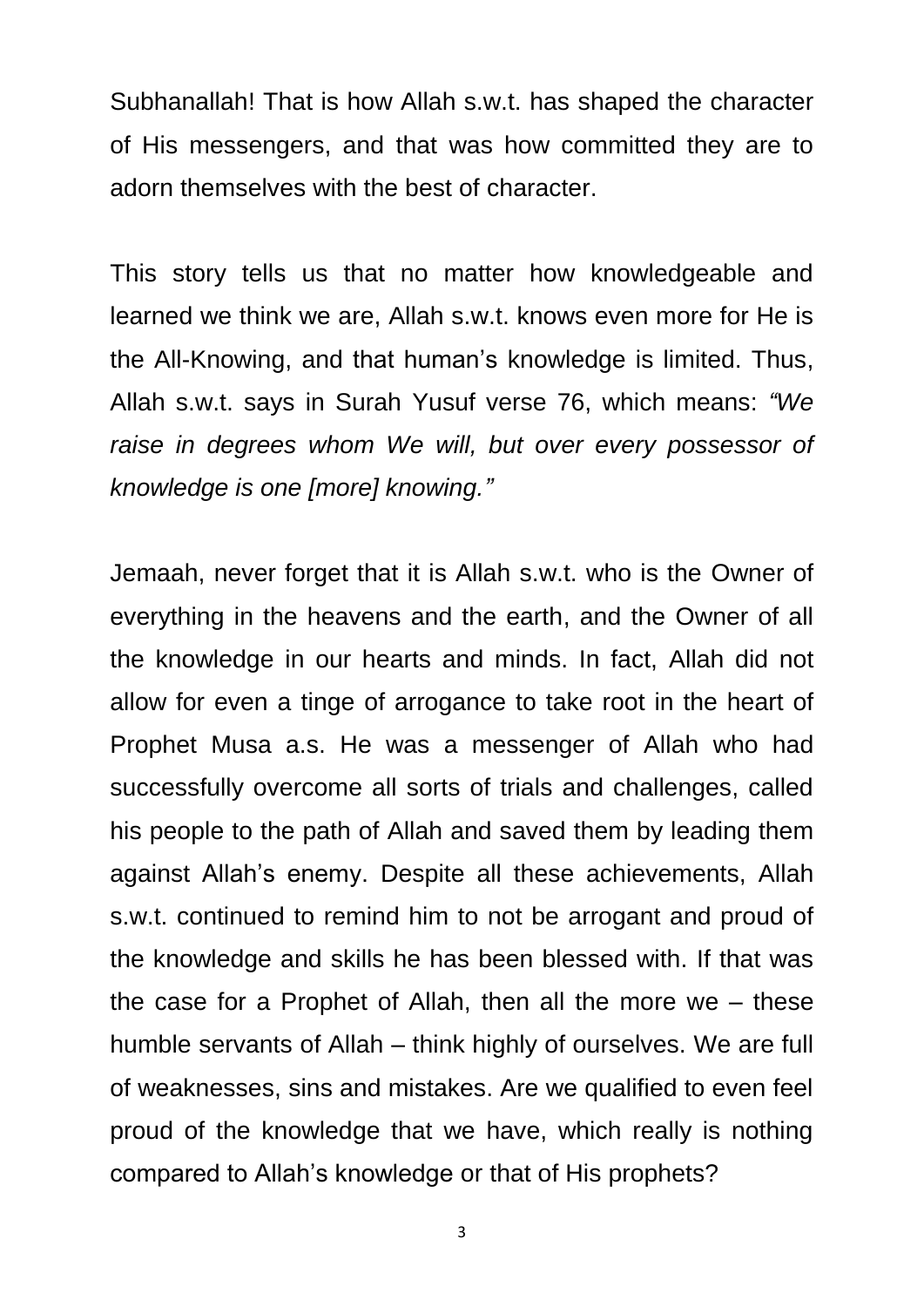Definitely not at all. So let us learn to be tawadhu', humble and never allow ourselves to feel that we know everything and only our opinions are right.

## Jemaah,

Besides that, observe how Prophet Musa a.s. reacted upon knowing that there is another servant of Allah who is more learned than him. Did he become angry that Allah s.w.t. bestowed upon another person more knowledge than him? Not at all. He did not question the man's knowledge, and he did not deny it. He did not even debate and argue to try to prove that his knowledge is superior.

In fact, he even eagerly asked Allah s.w.t: "tell me how I can meet this servant of Allah to learn from him." And he asked with such diligence, humility and sincerity, because he truly wanted to learn and seek more experience.

MasyaAllah, how beautiful is his character. Despite being a Prophet of Allah, he never felt that his knowledge was sufficient and he did not stop seeking and learning when he was told that there was someone else who knew what he did not know. His diligence is evidence of his deep realisation of Allah's might and his own weakness as a servant of God. This is the true humility that we need to instil in ourselves.

4